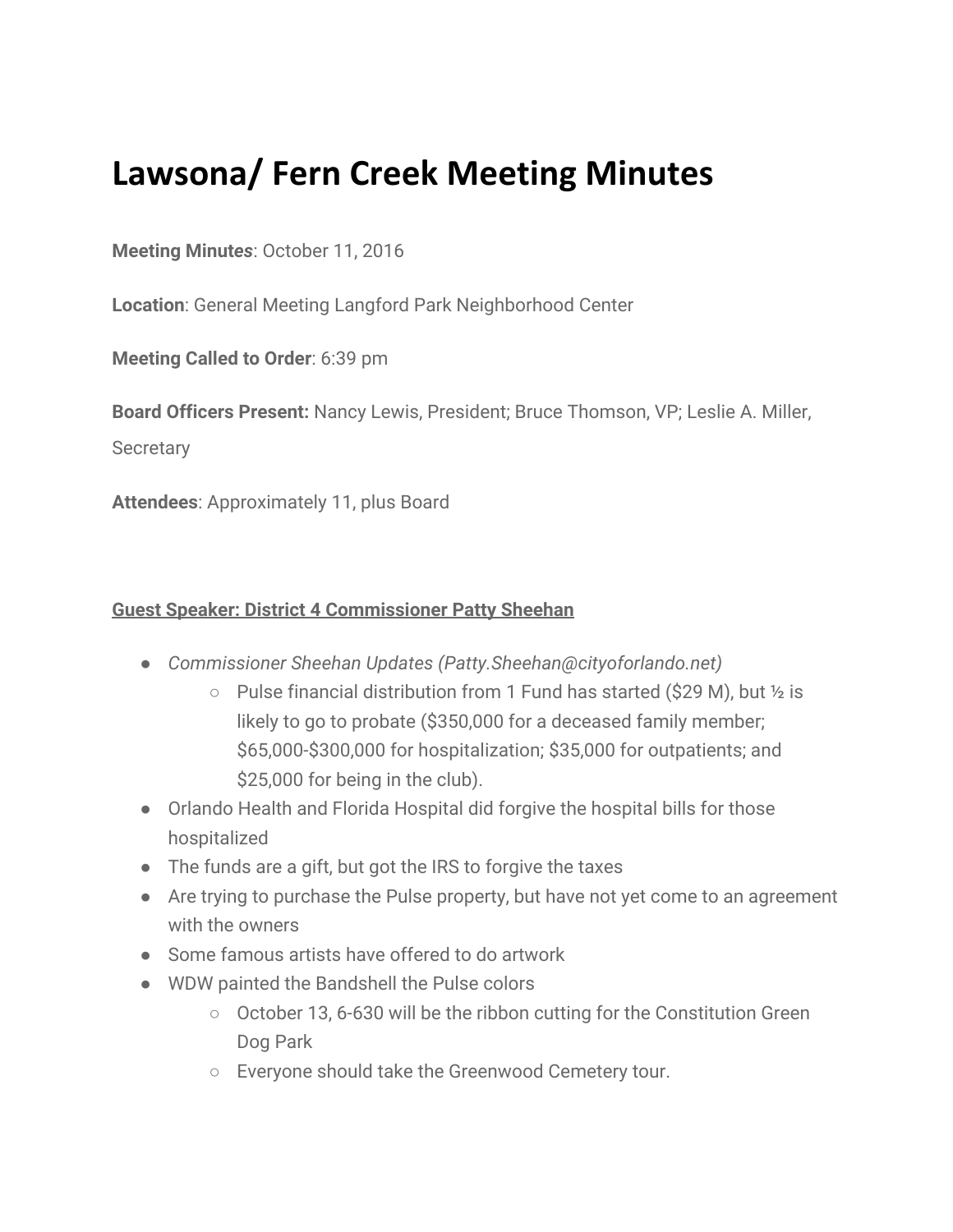- We now have a new milk district —must raise \$10,000 first year to get a city match of \$50,000. The amount they raise goes up each year and the city contribution goes down
- If you have concerns about hurricane clean up, please contact Commissioner Sheehan
- If the city repairs brick streets with asphalt, contact Commissioner Sheehan with the nearest address
- *Officer Rosado Updates (Edward.rosado@cityoforlando.net OR 407.246.2489)*
	- Calls for service and reported crimes update
	- 182 calls for service in 2015 compared to this year 227
	- 27 suspicious persons in 2015 compared to 24
	- 2 residential burglaries in 2015 compared to 1
	- Remember to call 911 if there are any suspicious persons and/or if you see individuals sleeping/hanging out in the park.
	- Feel free to contact Officer Rosado if you need anything.

## **Association Updates**

- *Membership*
	- Working on creating a better Facebook page and making a way that people can pay online.
	- We have over 1052 individuals in our neighborhood. Please encourage your neighbors to attend our meetings.
- *Treasury*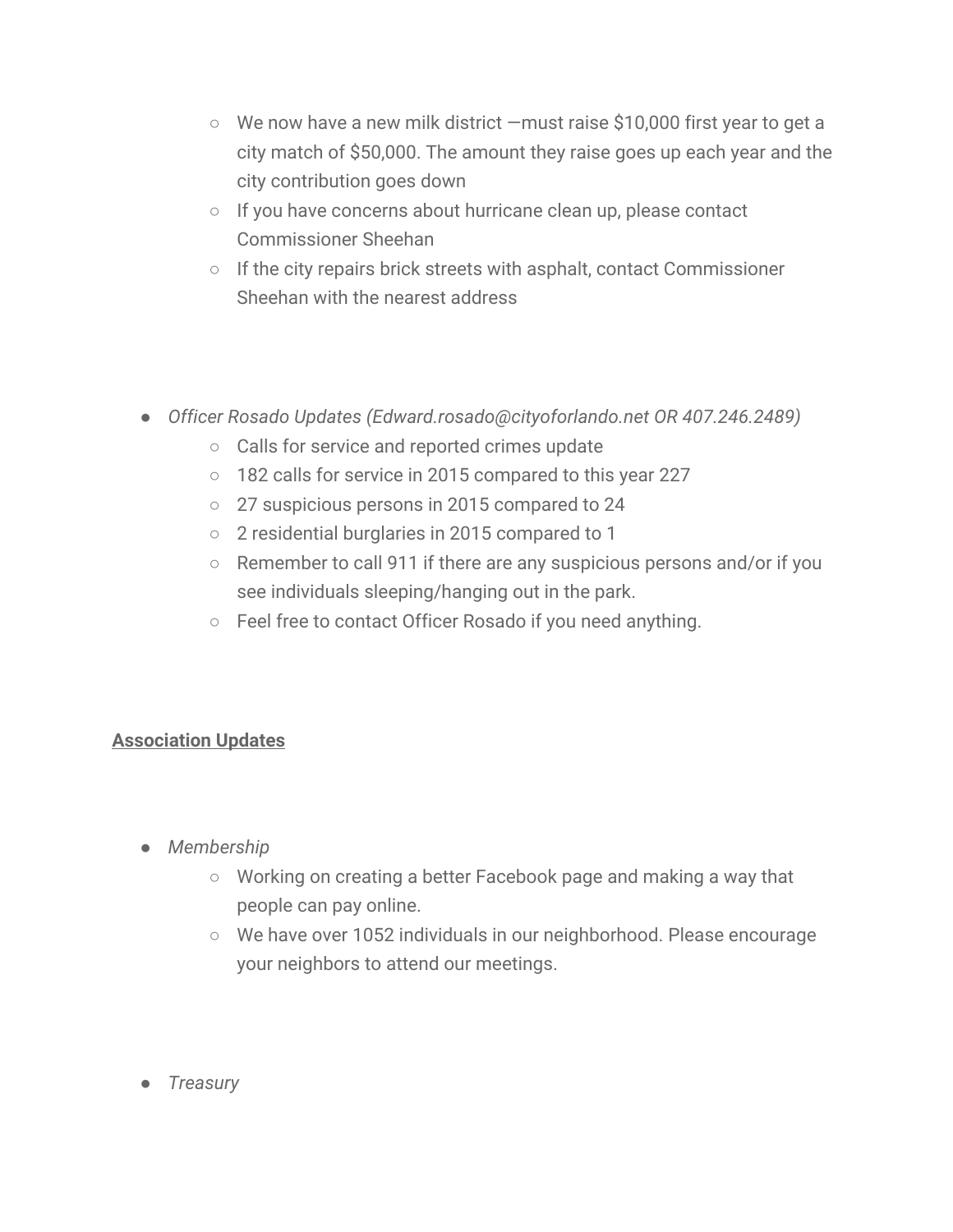- Current balance of \$15,891.72
- $\circ$  Since the last meeting, we have deposited a \$5000 grant check for our sign, \$130 in additional ticket sales from the Garden tour, and \$350 Garden tour sponsor donation from OUC.
- The only expense since the last meeting was \$70 for our Sunbiz renewal.
- *Social (Bruce)*
	- **Porch Party**—We will be having our porch prowl on Friday the 28th at 6 p.m. Darla Smith's home on South Brown.
	- **Bridge Lighting –**
- December 3: We will be meeting at the bridge and decorating on the 3rd beginning at 9 a.m.
- December 4: We will be meeting at the bridge to set out the luminaries out on the 4th at 4 p.m.
- December 4: We will be doing the bridge and tree lighting on December  $4<sub>th</sub>$  (the Sunday after Thanksgiving).
	- For more information about social events, contact Bruce Thomson (thomsonbrucej@aol.com OR 407-775-0000).
- *Sign Matching Grant (Rick)*
	- In December, we received the full grant amount from the city for our sign.
	- We received the \$5000 match from the city for our sign. We have \$8500 total to spend on the sign, with \$3500 from the neighborhood association.
	- We have people who have volunteered to help (e.g., Orange county schools has volunteered to have students cut the letters).
	- We need to get FDOT to say yes, and then go through the city of Orlando permitting.
	- The owner of 1201 East Jackson has offered his land to place the sign on.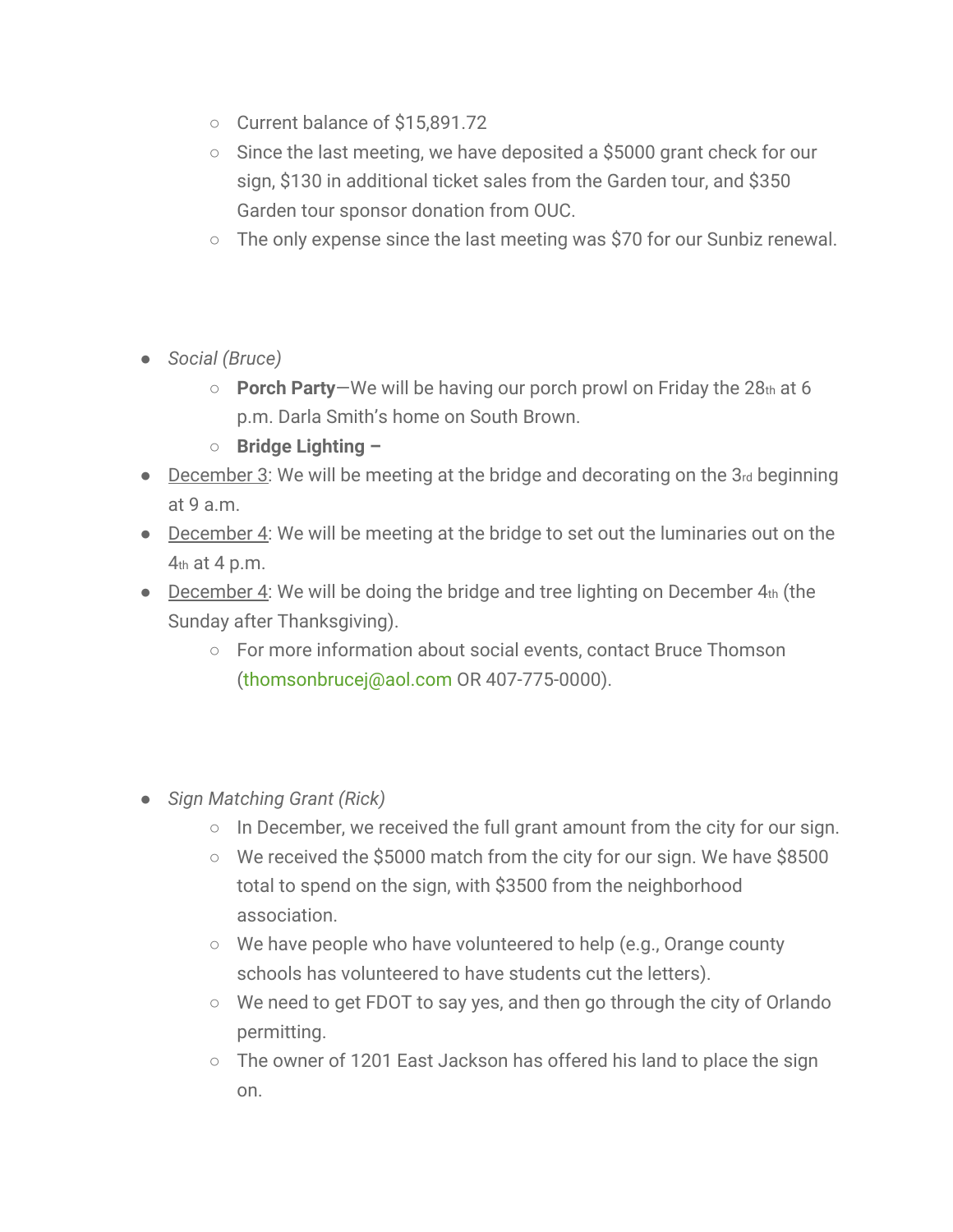- Rick needs to go back and see if the old bids are still appropriate
- Is anyone willing to help with the sign? We need people who is good at woodwork or masonry.
- *Sign Matching Grant (Rick)*
	- In December, we received the full grant amount from the city for our sign.
- *Neighborhood questions/concerns (Attendees)*
	- *Poles around Lake Lawsona*
		- Some of the poles with the flags need replacing
		- Nancy will reach out to our liaison to see if we can get the poles replaced
- *Land on Central near Lake Lawsona*
	- The hill is very steep for mowing.
	- Is there a way we can get the city to plant something that does not need mowing?
- *Communications*
	- We need help letting people know about our meetings and events
	- Darla and Bob Smith will help with communications

**Elections**